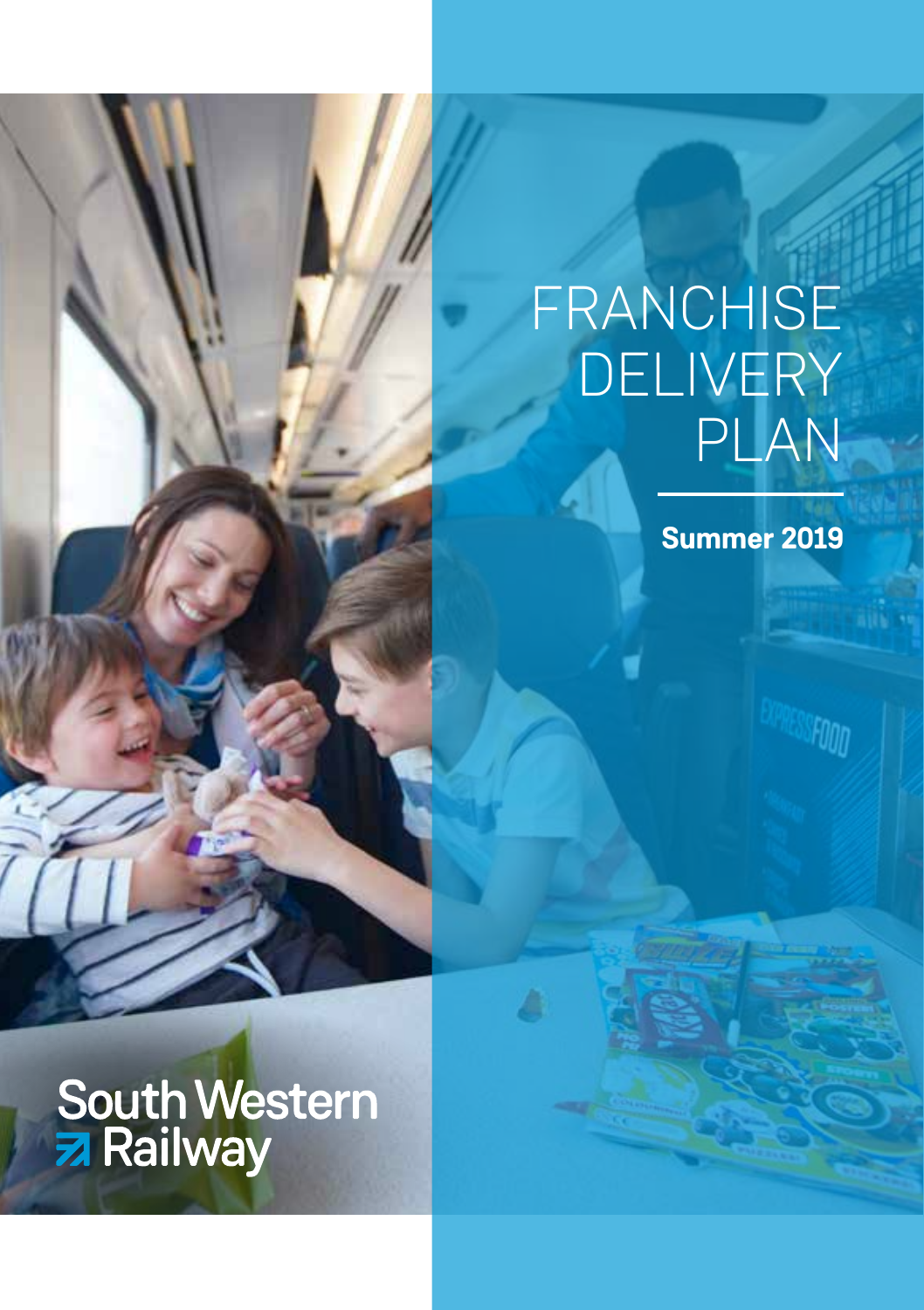# DELIVERING A £1.2 BILLION TRANSFORMATION

### It's been two years since the start of the South Western Railway franchise.

It's been challenging at times – with infrastructure and performance issues, RMT strike action, and extreme weather – but we are optimistic about the future and remain 100% committed to our customers.

In the latest National Rail Passenger Survey, customer satisfaction with the punctuality and reliability of our services improved significantly. We have to build on that and continue to make improvements across the franchise.

With that in mind, I'm pleased to say that we've made considerable progress this year. In May, we introduced more than 300 extra services per week across our network, and over the last few months we have seen performance start to improve as a result of our joint work with Network Rail.

We are currently introducing a fleet of 90 refurbished Class 442 trains into passenger service, and the former Waterloo International Terminal is now fully operational. Over the next year, we will start to introduce brand new Class 701 trains, currently in production by Bombardier. These will allow us to provide a step-change in the customer environment for our suburban customers, and carry more customers on some of our busiest routes.

We have also introduced a number of other improvements on our trains that have had a positive effect on the customer experience including: new interiors and charging points, launched SWR Stream (a dynamic on board entertainment system that allows you to watch films and TV shows, read newspapers and magazines).

#### **We have also introduced:**

- · Automated Delay Repay for Advance Tickets and Smartcards bought through our website, making it easier for you to claim compensation if your train is late;
- · paramedics at some stations to help customers who are ill and reduce delays to services;
- · accessibility improvements at stations and improved our Passenger Assist programme;
- · electric vehicle charging points at some car parks; and
- · measures to protect the environment (we now send no waste to landfill and are beating our targets for recycling, energy, and water usage).

Our £1.2 billion transformation of the railway is well underway and we are excited about the future. We are already providing extra services, providing new and refurbished trains, improving facilities at our stations and providing better information for our customers. And there's more to come.

Ardy Mens

**Andy Mellors** Managing Director

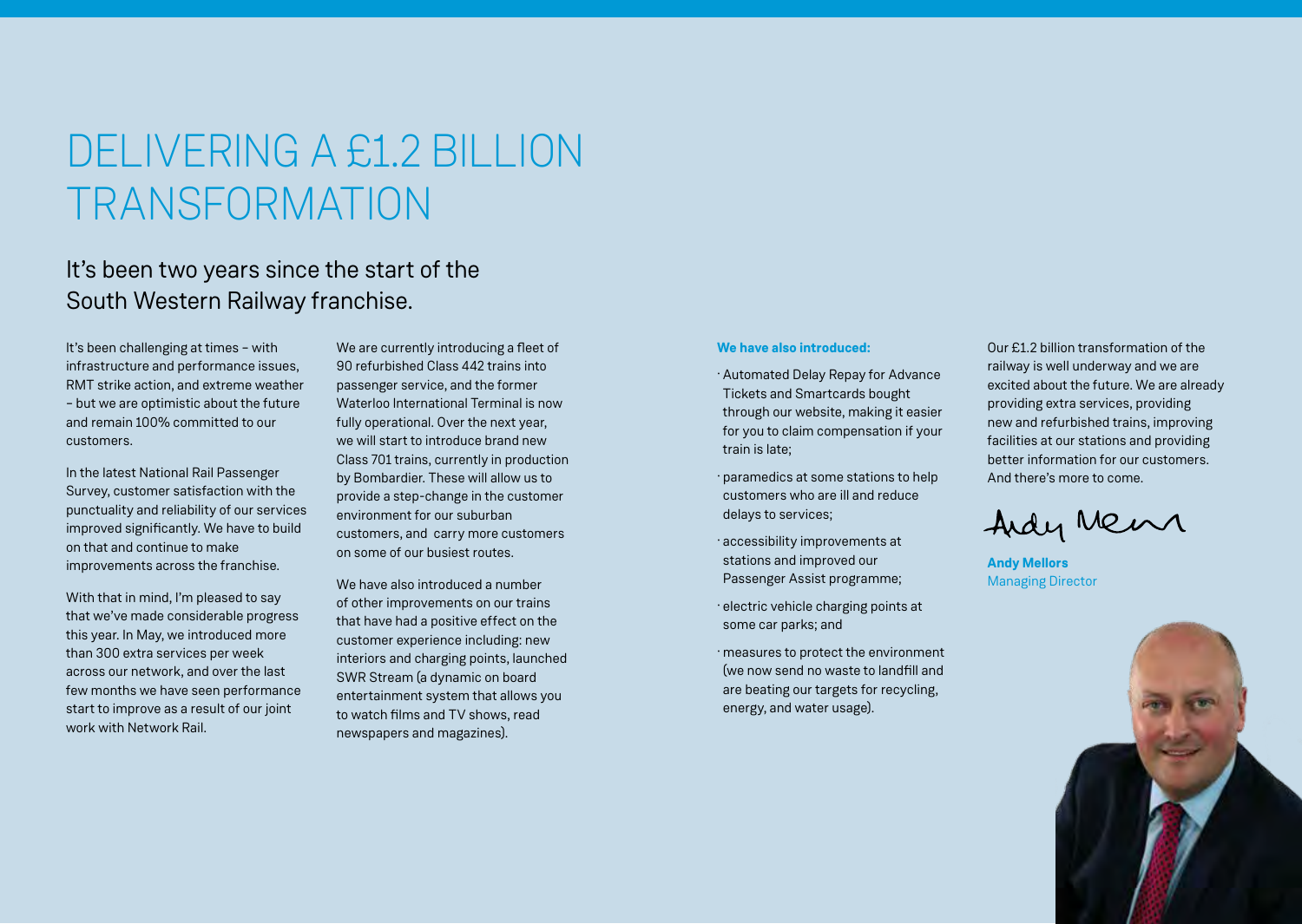

# OUR IMPROVEMENTS

### A better travel experience



We provide free WiFi and entertainment through our app to make your journey more enjoyable and productive.



We have increased the frequency of services, getting you to your destination as quickly as possible.



We deep clean the inside of our trains every 30 days and have refurbished many of them so you have a clean and comfortable experience.



We're installing charging points, accessible from every seat, to help keep you connected on the move.

We're introducing new fleets of trains so our services are more reliable and can carry more customers.



We're investing in mobile signal equipment to increase WiFi speed and connectivity.

#### A better experience at stations



We provide WiFi at many of our stations to keep you connected.

We have improved step free access at some stations, to make sure our services are more accessible for all customers.



We have more staff at stations, and for longer hours, meaning help is at hand when you need it most.



We are involved in ongoing funding partnerships to provide station improvements.

### An improved customer experience



Smart ticketing solutions, such as Tap2Go and mobile barcode tickets, make it easier to buy the most cost effective ticket.



We provide improved iourney information through our new app, and have planned updates throughout the franchise.



We have improved customer service response times, to make sure that we deal with enquiries and complaints as quickly as possible.



We offer compensation for delays of 15 minutes or more, and have introduced Automatic Delay Repay for customers who buy their Advance tickets from us online, or use our Touch Smartcard.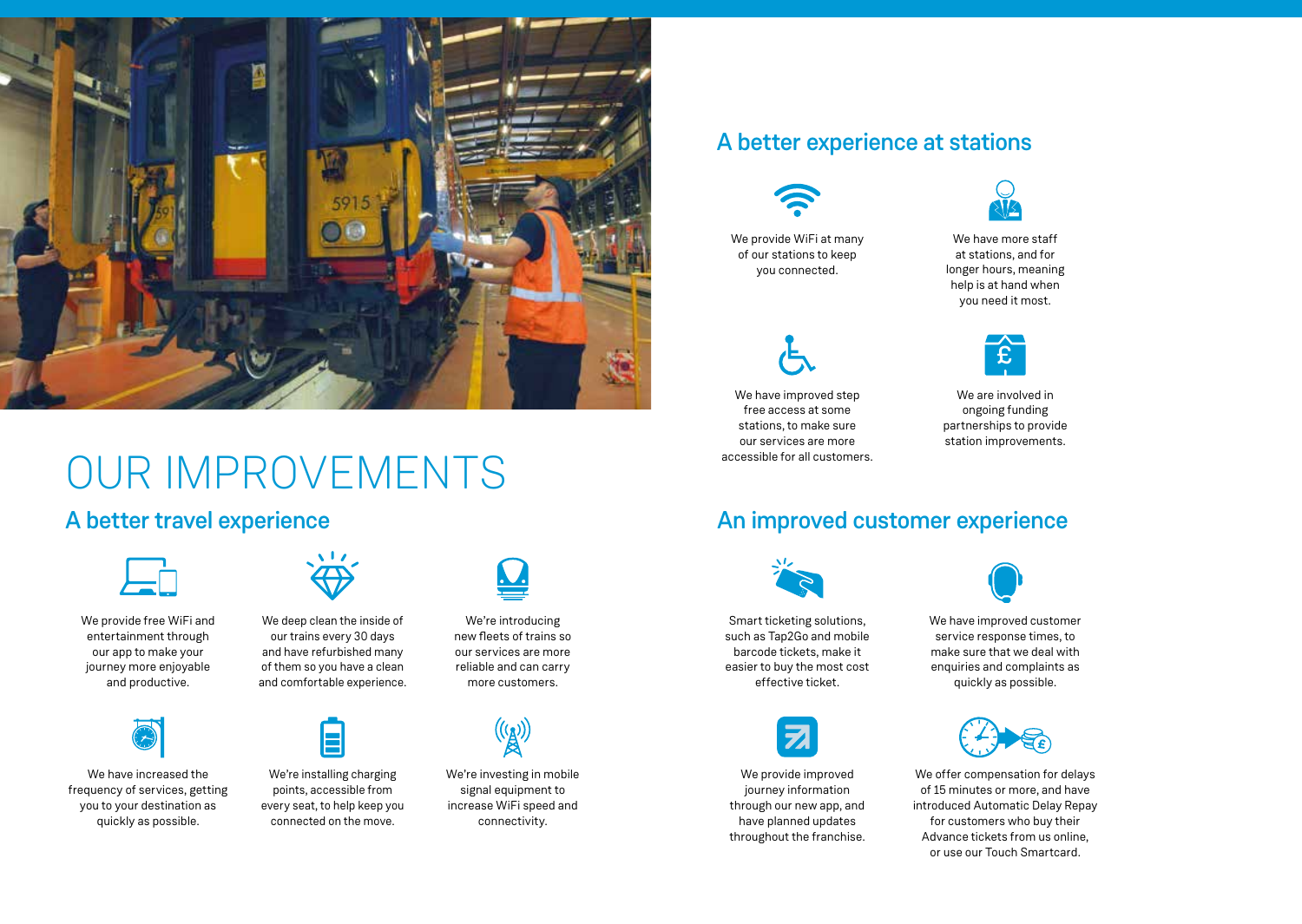

- We will continue to update our customer assistance app to give you more information and help when you need it, during your journey, including up-to-date information about available car parking and arranging immediate assisted travel.
- We will put in place key recommendations from the report produced by Sir Michael Holden. Sir Michael has confirmed that we have already delivered 16 of the 28 recommendations, and are working on the remainder, to ensure more of our trains run on time and to improve the performance of our services.
- We will continue to roll out our refurbished trains.
- We will hold regular Meet the Manager sessions so you can meet our senior leaders, ask questions and give feedback.
- We will continue to make stations more accessible for all customers.
- We have secured £1.1million to improve cycle parking at several stations across the network.

#### **This year: Over the next three years:**

- We will achieve secure car park accreditation at 130 stations.
- We will introduce a fleet of brand new Class 701 trains which will help to improve the performance of our services and help us recover more quickly following disruption.
- We will trial superfast WiFi through innovative trackside routers.
- We will put in place further improvements to our timetables, with extra seats on our peak-time trains in and out of Waterloo.
- We will improve stations and car parks, including providing waiting facilities, extra spaces and charging points for electric cars.